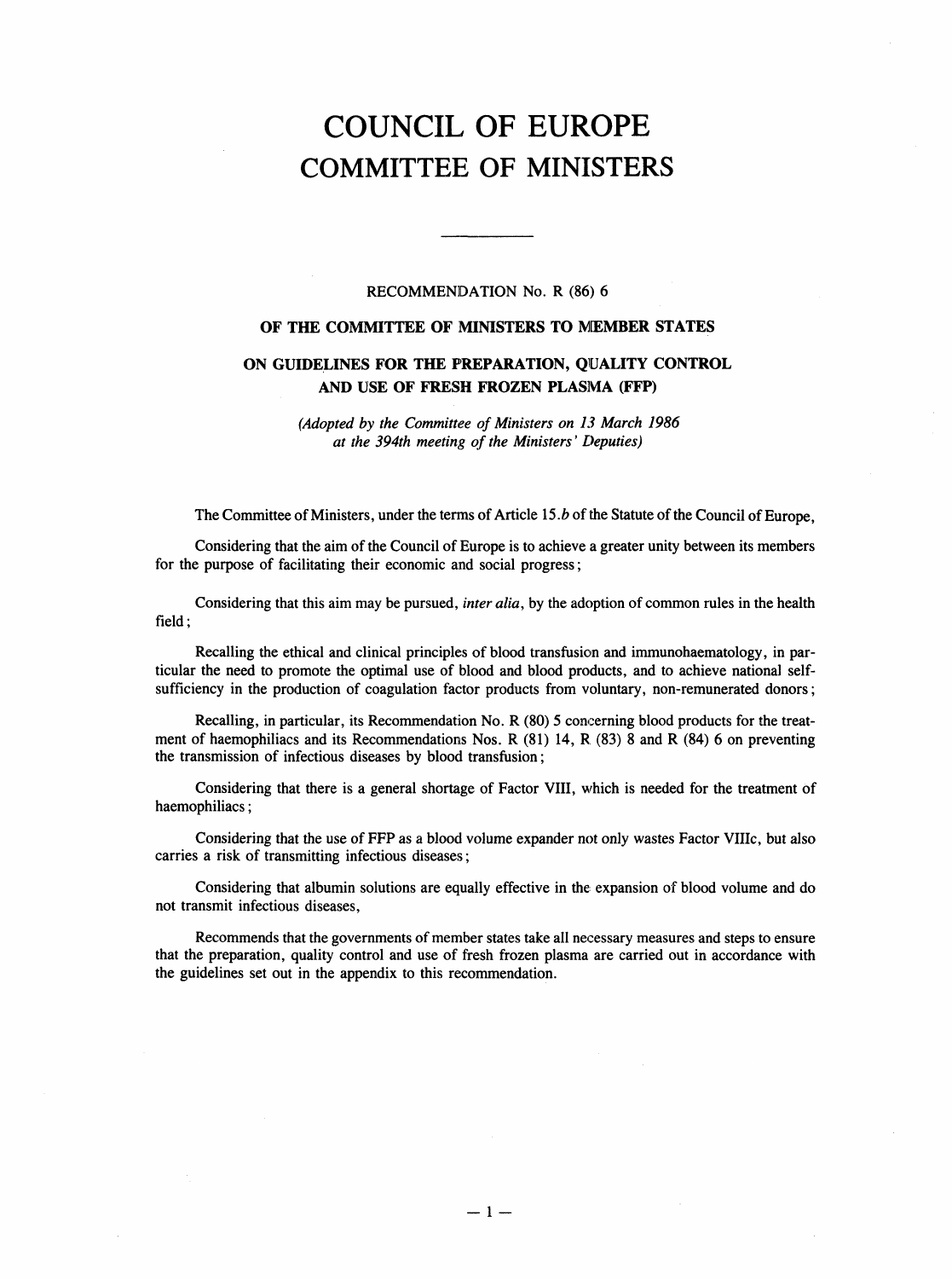#### Definition of fresh frozen plasma (FFP)

FFP is a constituent of blood needed to reconstitute the clotting properties of the patient's blood (by virtue of the properties of the various coagulation proteins) and very occasionally to restore the plasma volume of the patient. There is no particular problem in preserving the intrinsic properties of albumin, but it is more difficult to preserve those of the coagulation proteins, in particular Factor VIII; great care must be taken both during collection (particular attention being paid to the time it takes) and during freezing.

#### 1. Preparation of FFP

# 1.1. Plasma collection

FFP may be prepared either from units of whole blood or from material collected by (manual or automatic) plasmapheresis. It is important that the volume of solution used to collect and store the blood should be the same as is normally used for collecting blood, so that the ratio of solution to collected blood is always between about 1:6 and 1:9. This constraint has to be complied with, especially in the case of machine collection, in order to prevent the plasma from becoming too dilute. In order to avoid any tendency to clotting, which would use up a greater or lesser proportion of the coagulation factors, attention should be paid to the following:

- Collection must be perfect, so that the blood flows at the maximum rate allowed by the bore of the needle (at least 16/10 mm). The needle should be properly inserted in the vein at the first attempt, and the flow of blood should be rapid from the start and remain constant until the operation is complete. It is recommended that the total time taken to collect the blood be not more than 10 minutes (at an approximate rate of 40-45 ml/minute).

- The blood and the anti-coagulant/preservative solution should be thoroughly mixed, if possible by shaking combining rotary and rocking motion. Shaking is particularly important at the end of the collection process when donor blood comes into contact with an anti-coagulant that has already been highly diluted in the blood previously collected.

- No donor blood (blood not mixed with the preservative anti-coagulant solution) should remain in contact with blood that has already been mixed: the collection tube should be drained and filled with mixed blood, either by expulsion into the bag or by suction into a sterile vacuum tube.

No blood that has not been collected under these conditions should be used to prepare FFP.

#### 1.2. Centrifugation and decantation

Centrifugation should be carried out in such a way as to remove as many platelets as possible (so as to prevent these cellular bodies from initiating clotting). Centrifugation at 5-7°C for 20 minutes at 3 000 g or for 15 minutes at 4 000 g is sufficient to obtain high-quality FFP without damaging the erythrocytes. In the case of plasmapheresis, especially manual, but also machine plasmapheresis (non-filtering), a second centrifugation is necessary if not all the platelets have been removed. It is recommended that, in any event, the residual number of platelets be less than  $20-25 \times 10^9$ /l.

Decantation is carried out in the same way as in the preparation of other blood components, in a closed system under pressure, protected from contamination.

#### 1.3. Freezing

This should be done as soon as possible after collection, and at any rate within six hours (with one hour tolerance).

The complete freezing process should be as short as possible. Experience has shown that it sometimes takes several hours in an atmosphere at  $-30^{\circ}$ C. The time must be reduced to less than two hours, and if possible to one hour, by the following means:

- spreading the plasma in a thin layer (bags laid flat and not arranged vertically);

- freezing in a liquid environment (alcohol at  $-35^{\circ}$ C) or at very low temperature (dry ice, liquid nitrogen cryostat).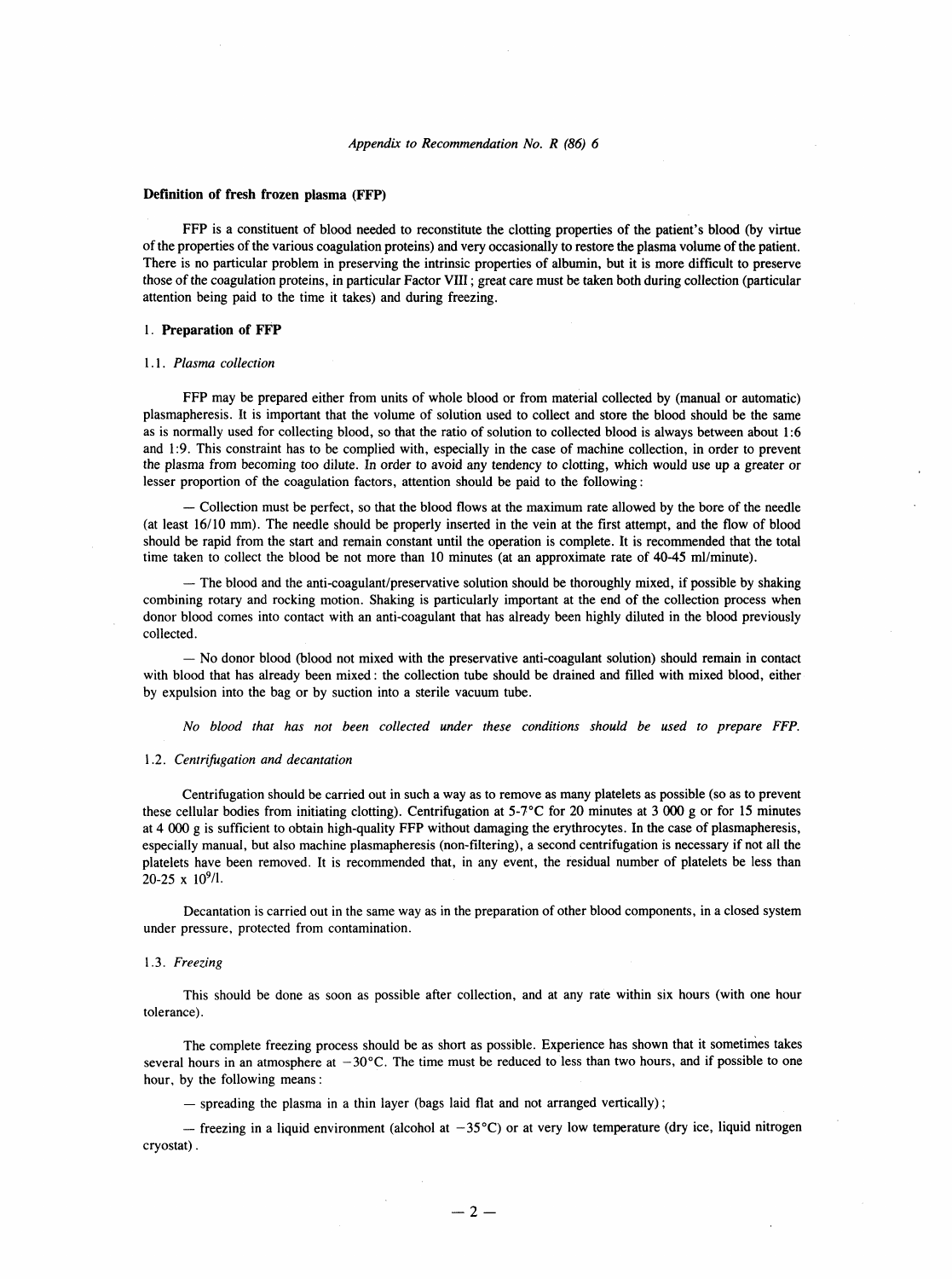## 1.4. Storage

The aim is to preserve the coagulation factors for a reasonable storage time (up to one year): refrigeration units should be fitted with a recording thermometer with an audible alarm and should maintain a uniformly low temperature within.

Experience has shown that the most labile coagulation factors can be preserved. If the FFP is expected to be stored at sub-zero temperatures for a year, it is recommended that it be kept at a temperature of  $-30^{\circ}$ C or below. Given the cost of efficient refrigerated storage units (maintaining temperatures of  $-30$  or  $-35^{\circ}$ C), a storage temperature of only  $-25^{\circ}$ C to  $-30^{\circ}$ C is permissible if the FFP is to be kept at sub-zero temperatures for no more than six months. It has in fact been shown that at this temperature and over this period of time the loss of activity of Factor VIIIc is negligible.<sup>1</sup> The refrigeration units need to be divided into compartments so as to prevent loss of negative kilo-calories when they are opened, which would cause the ambient temperature to fluctuate. If a refrigeration unit fails and the temperature of the stored products rises to  $-18^{\circ}$ C or above, they should no longer be considered as FFP. Throughout storage in the frozen state, each bag should be placed in a protective cardboard or plastic box to prevent the bags from sticking to one another and splitting during handling.

#### 1.5. Thawing

The formation of cryoprecipitates (containing Factor VIIIc, fibrinogen and fibronectin) should be avoided during thawing, for it would reduce the expected clotting properties of the product to a greater or lesser extent when the temperature reaches about zero to 4°C. The way to avoid it is to thaw the product quickly in a thermostatically controlled bath (35°-37°C) with continuous malaxation of the bag throughout the operation.

The FFP should be administered as soon as possible after thawing, and in any event within two hours. During this time it should be preserved at a temperature not exceeding 10°C and should not be refrozen.

#### 2. Quality control of FFP

#### 2.1. Routine tests

These tests should be carried out on all blood collected, according to national regulations.

Routine weighing of the bag containing FFP: the weight must be written on the label or be within 10% of the weight pre-printed on the label.

#### 2.2. Tests on samples of the finished product

These are carried out every two months on a pool of six units that have been kept for less than a month, and a pool of six units nearing the end of their shelf life.

The most important things to check for in each sample are:

- the absence of flocculates after thawing at  $37^{\circ}$ C:
- $-$  the absence of splits or leaks in the plastic bag;
- the Factor VIIIc content which, in a mixture of six sample units, should not be less than  $0.7$  IU/ml.

It is important that the procedure for measuring Factor VIIIc should be regularly checked by the laboratory in order to remove the hazards of sample control.

#### 3. Use of FFP

 $\sim$ 

## 3.1. Precautions to be taken before injection

FFP containing anti-A or anti-B haemolysins, or FFP which has not been checked for these should be given only to patients with the same ABO group, or at least to patients having no A or B antigens matching the haemolysins (the rule being that the compatibility is the opposite of that of the red blood cells). In order to avoid any risk of

<sup>1.</sup> At storage temperatures of  $-18^{\circ}$ C to  $-25^{\circ}$ C, FFP may be kept for no more than three months.